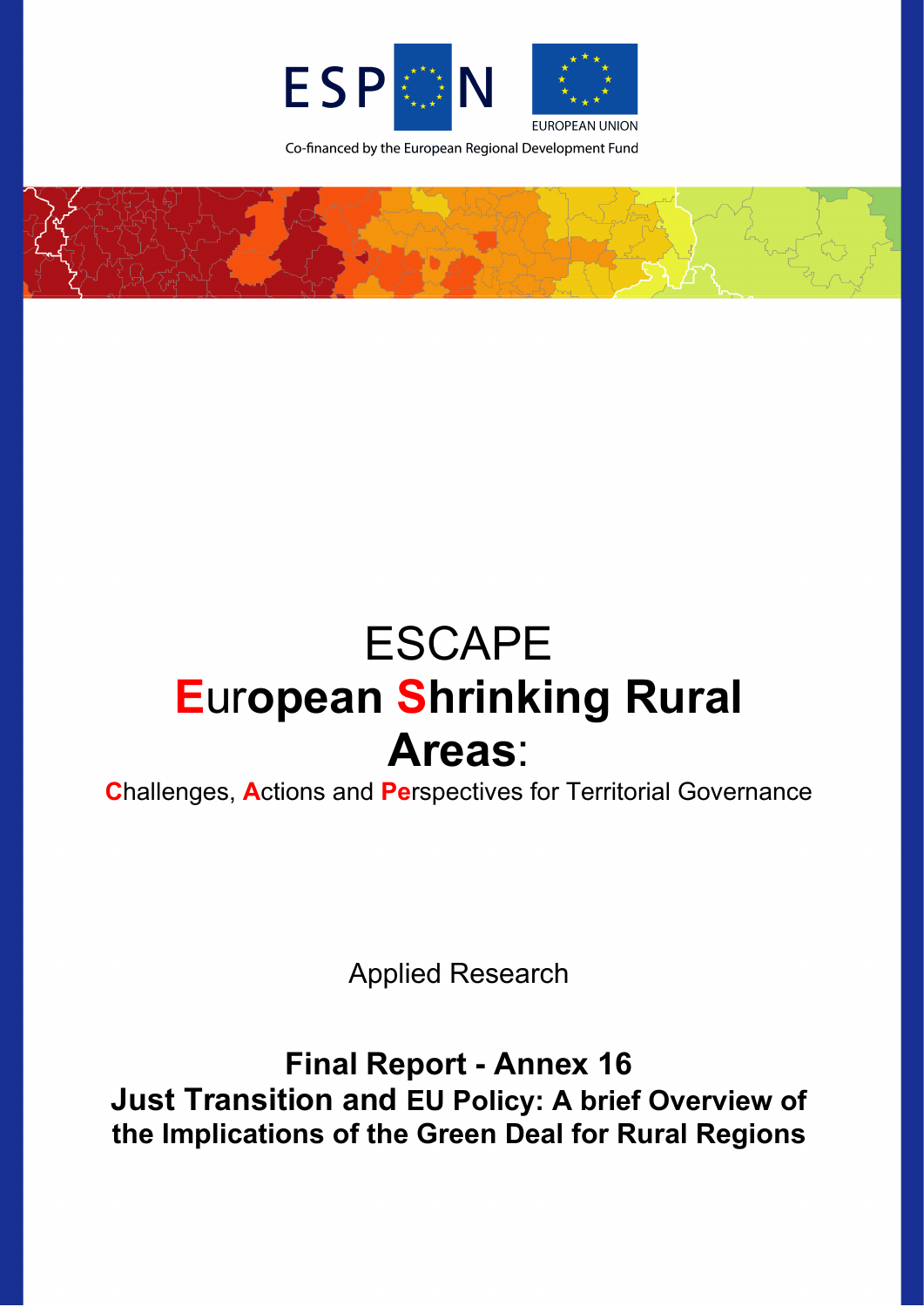# **Annex 16**

This applied research activity is conducted within the framework of the ESPON 2020 Cooperation Programme.

The ESPON EGTC is the Single Beneficiary of the ESPON 2020 Cooperation Programme. The Single Operation within the programme is implemented by the ESPON EGTC and co-financed by the European Regional Development Fund, the EU Member States and the Partner States, Iceland, Liechtenstein, Norway and Switzerland.

This delivery does not necessarily reflect the opinion of the members of the ESPON 2020 Monitoring Committee.

#### **Authors**

David Meredith (Ireland)

#### **Advisory Group**

Project Support Team: Benoit Esmanne, DG Agriculture and Rural Development (EU), Izabela Ziatek, Ministry of Economic Development (Poland), Jana Ilcikova, Ministry of Transport and Construction (Slovakia) Amalia Virdol, Ministry of Regional Development and Public Administration (Romania)

ESPON EGTC: Gavin Daly, Nicolas Rossignol, Andreea China, Johannes Kiersch

Information on ESPON and its projects can be found o[n www.espon.eu.](https://www.espon.eu/)

The web site provides the possibility to download and examine the most recent documents produced by finalised and ongoing ESPON projects.

#### © ESPON, 2020

Printing, reproduction or quotation is authorised provided the source is acknowledged and a copy is forwarded to the ESPON EGTC in Luxembourg.

Contact: [info@espon.eu](mailto:info@espon.eu)

ISBN: 978-2-919795-70-3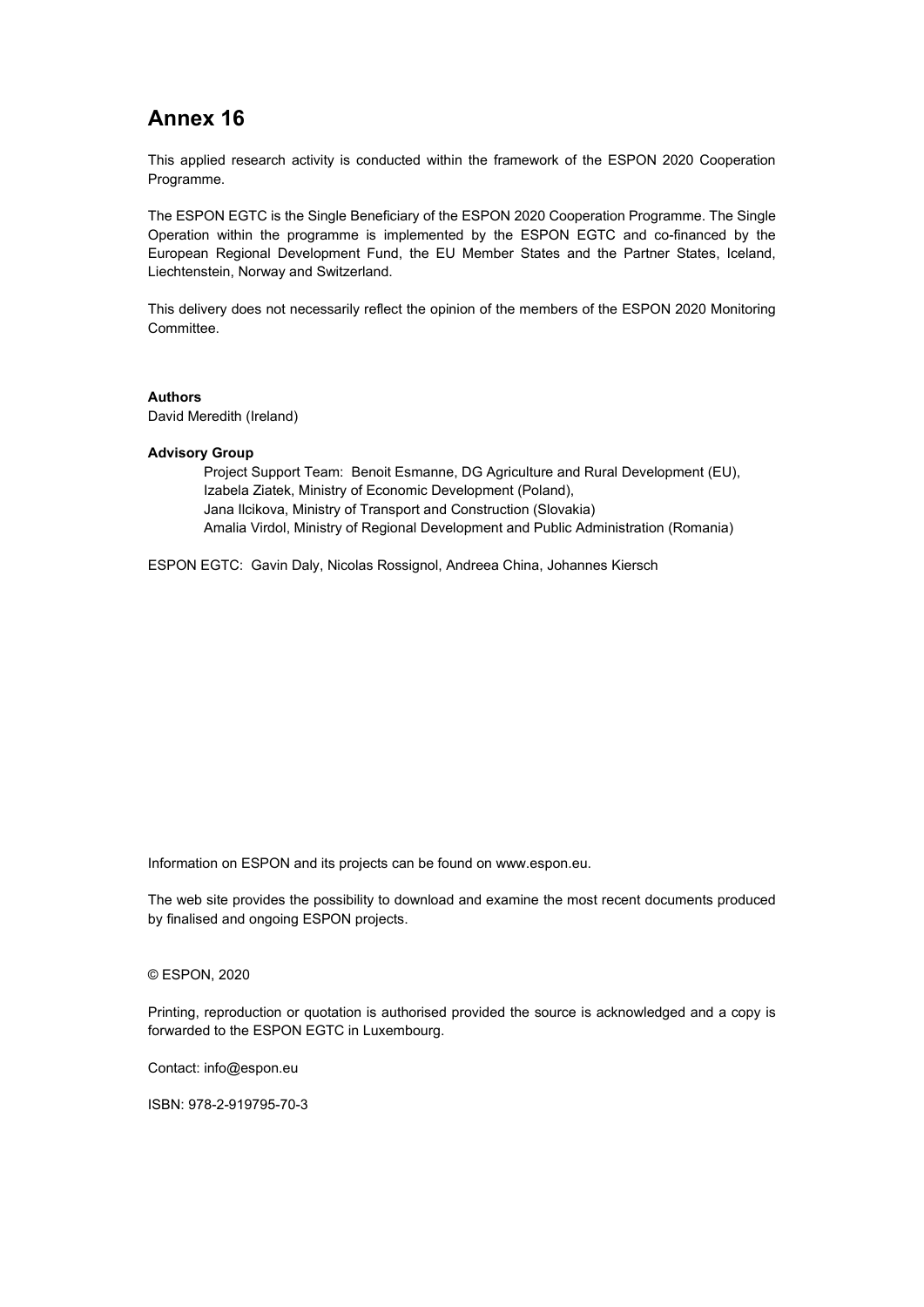**Final Report – Annex 16**

# **Just Transition and EU Policy: A brief Overview of the Implications of the Green Deal for Rural Regions**

# **ESCAPE**

European Shrinking Rural Areas: Challenges, Actions and Perspectives for Territorial Governance

Version 21/12/2020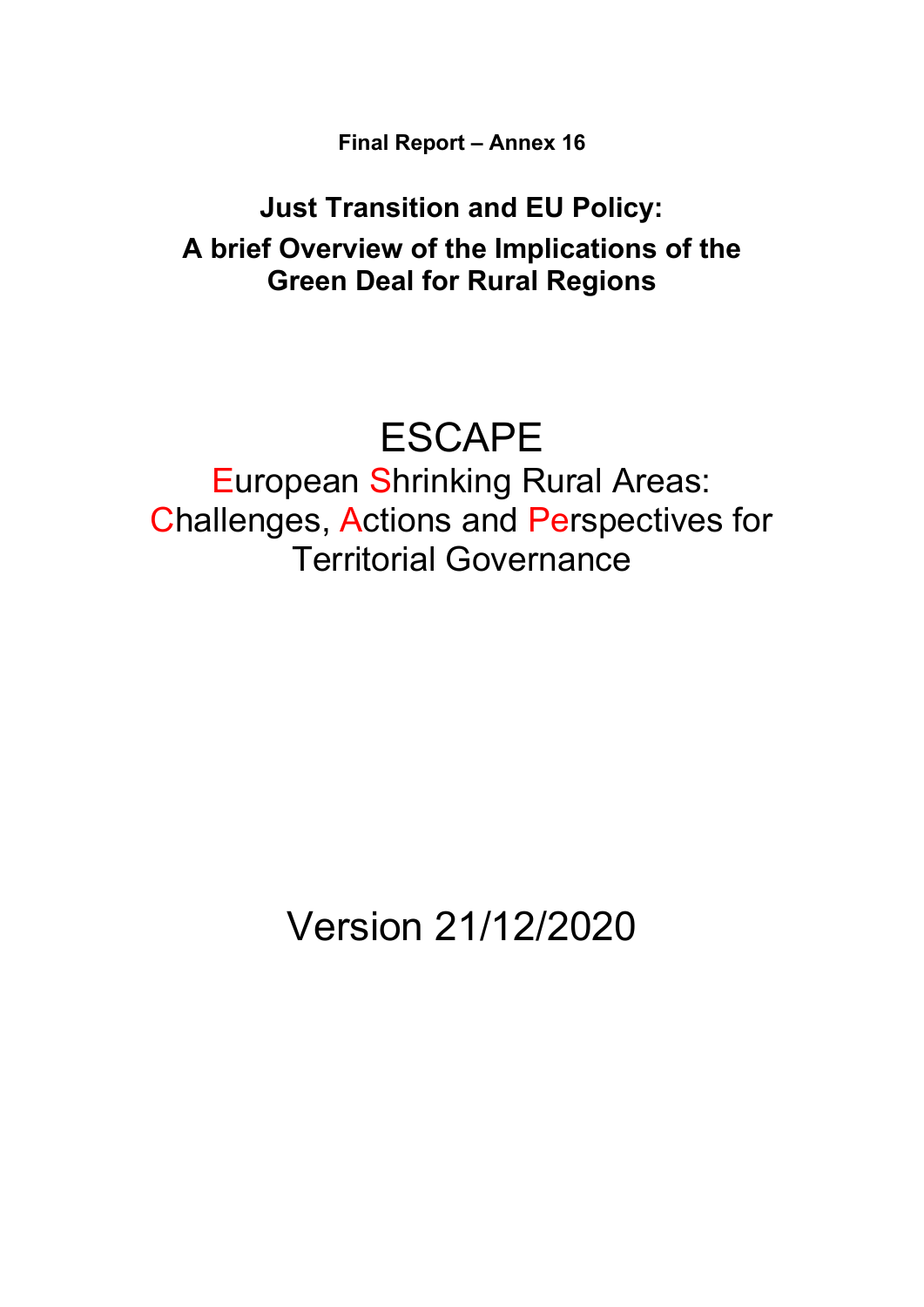# **Table of contents**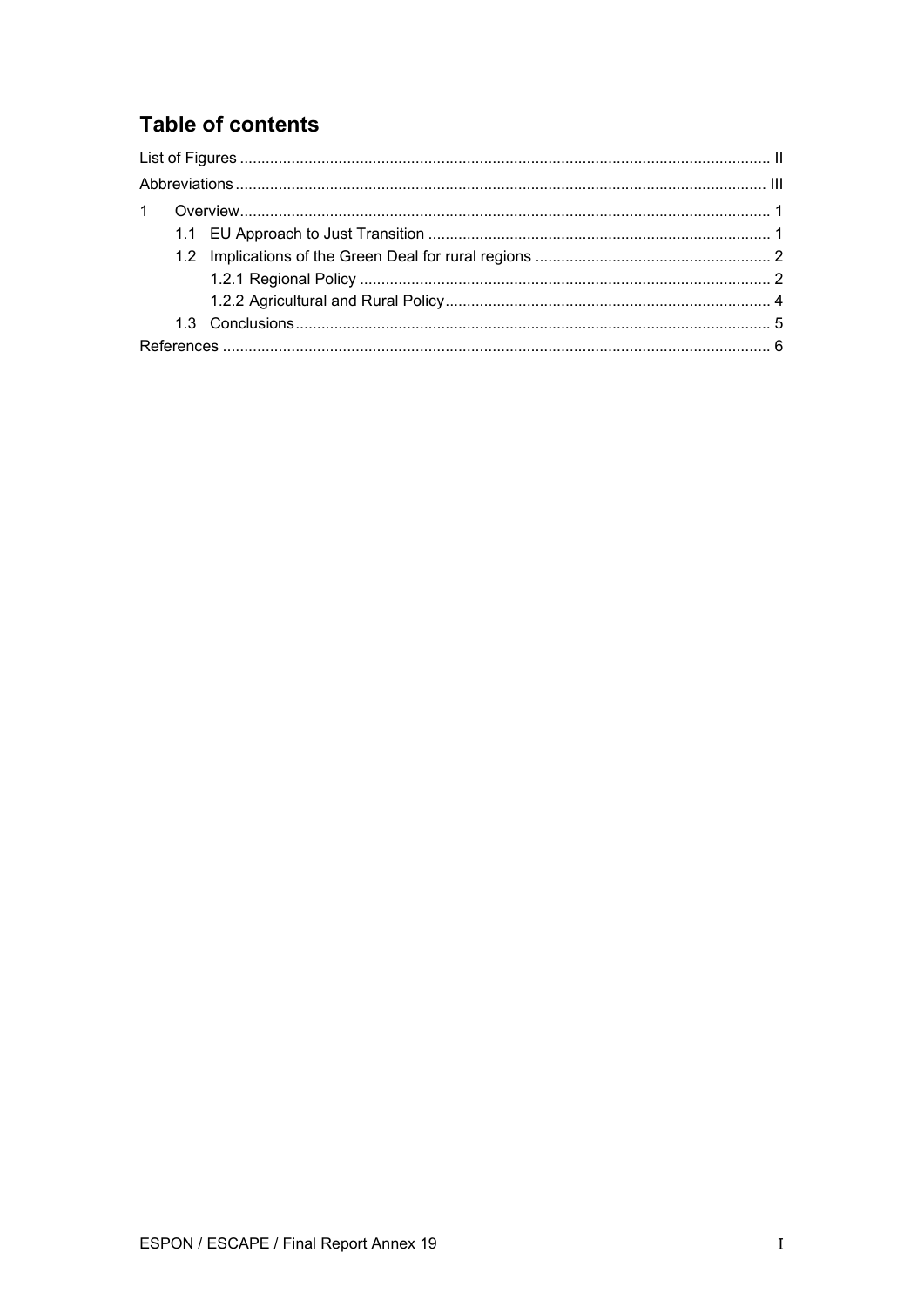# <span id="page-4-0"></span>**List of Figures**

Figure 1. [Timeline charting the development of the European Green Deal..............................](#page-8-0) 3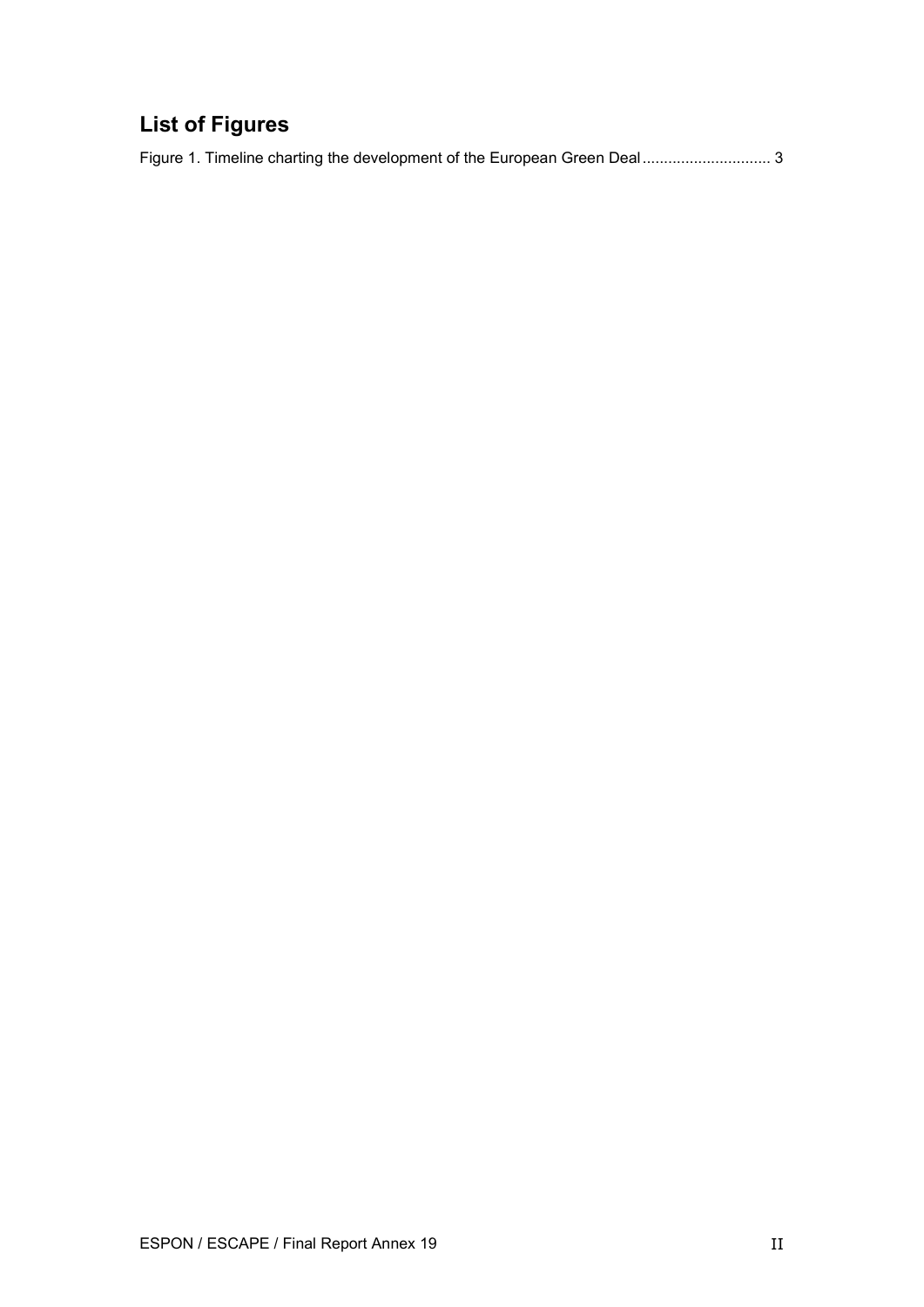# <span id="page-5-0"></span>**Abbreviations**

| EC          | <b>European Commission</b>                      |
|-------------|-------------------------------------------------|
| <b>ERDF</b> | European Regional Development Fund              |
| ESF+        | European Social Fund Plus (2021 - 2027)         |
| <b>GHG</b>  | <b>Greenhouse Gases</b>                         |
| JTT         | <b>Just Transition Territories</b>              |
| <b>JTF</b>  | <b>Just Transition Fund</b>                     |
| EU          | European Union                                  |
| <b>USA</b>  | United States of America                        |
| <b>WCED</b> | World Commission on Environment and Development |
|             |                                                 |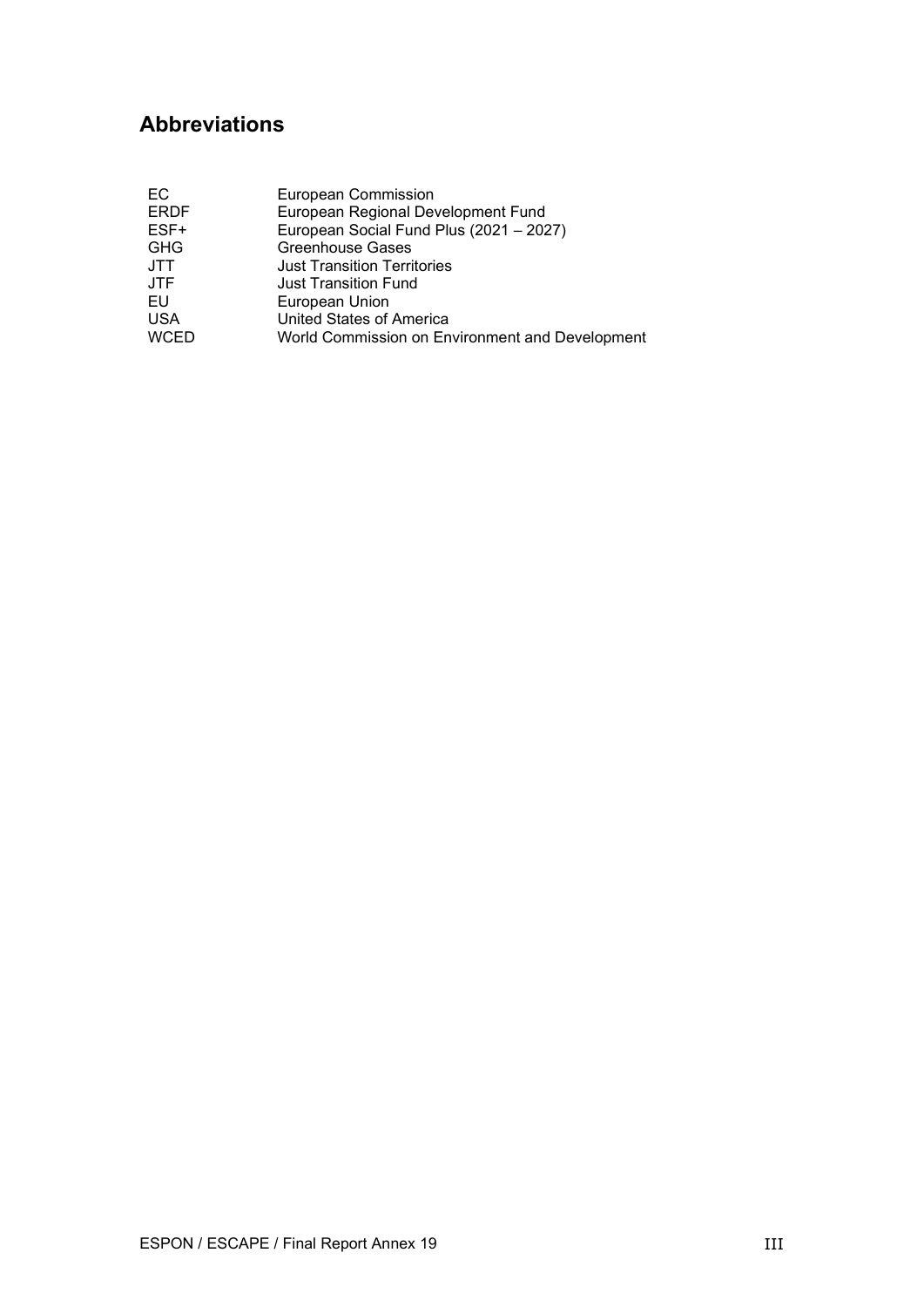## <span id="page-6-0"></span>**1 Overview**

The concept of Just Transition has, as a consequence of its recent inclusion in both the EU's and USA's 'Green Deal' initiatives, moved from one that was primarily focused on protecting labour rights and welfare in the context of adapting to or mitigating the effects of climate change, to ensuring that that no one is left behind in the green transition (EU Commission, 2019). In the original formulation, the concept sought to place workers, and their representatives, at the heart of negotiations concerning policy development and governance arrangements responding to the climate crisis (Stevis and Felli, 2015). The continued coupling of energy and development, and carbon and growth led to engagement with the idea of just transitions as a means of ensuring that the decarbonisation of economic activities did not adversely impact specific sectors or groups in society. It was ultimately included in the Paris Climate Agreement and, though largely symbolic, it was this that brought the concept into mainstream policy discourses. In this regard the concept has followed a similar path to that charted by sustainable development; a concept that was in use for many years before coming to global prominence following its inclusion in the Bruntland Commission Report (WCED, 1987).

### <span id="page-6-1"></span>**1.1 EU Approach to Just Transition**

Unsurprisingly, given the centrality of Greenhouse Gases (GHG) to the climate crisis, just transition frameworks were closely linked to the changes required in the scale and functioning of the global fossil fuel industries (Newell and Mulvaney, 2013). More recently, just transition has morphed into an integrative concept and is being applied to all economic sectors and all people, not just workers. This approach is clearly reflected in the European Green Deal (2019) which sees the concept spanning multiple policy areas, and their different objectives. This document sets out:

"a new growth strategy that aims to transform the EU into a fair and prosperous society, with a modern, resource-efficient and competitive economy where there are no net emissions of greenhouse gases in 2050 and where economic growth is decoupled from resource use. It also aims to protect, conserve and enhance the EU's natural capital, and protect the health and wellbeing of citizens from environment-related risks and impacts." (European Commission, 2019, p.2).

"At the same time, this transition must be just and inclusive. It must put people first, and pay attention to the regions, industries and workers who will face the greatest challenges." (European Commission, 2019, p.2).

To meet these challenges, the Commission emphasise the need for multi-level just transition (governance) frameworks that foreground competing social and economic priorities and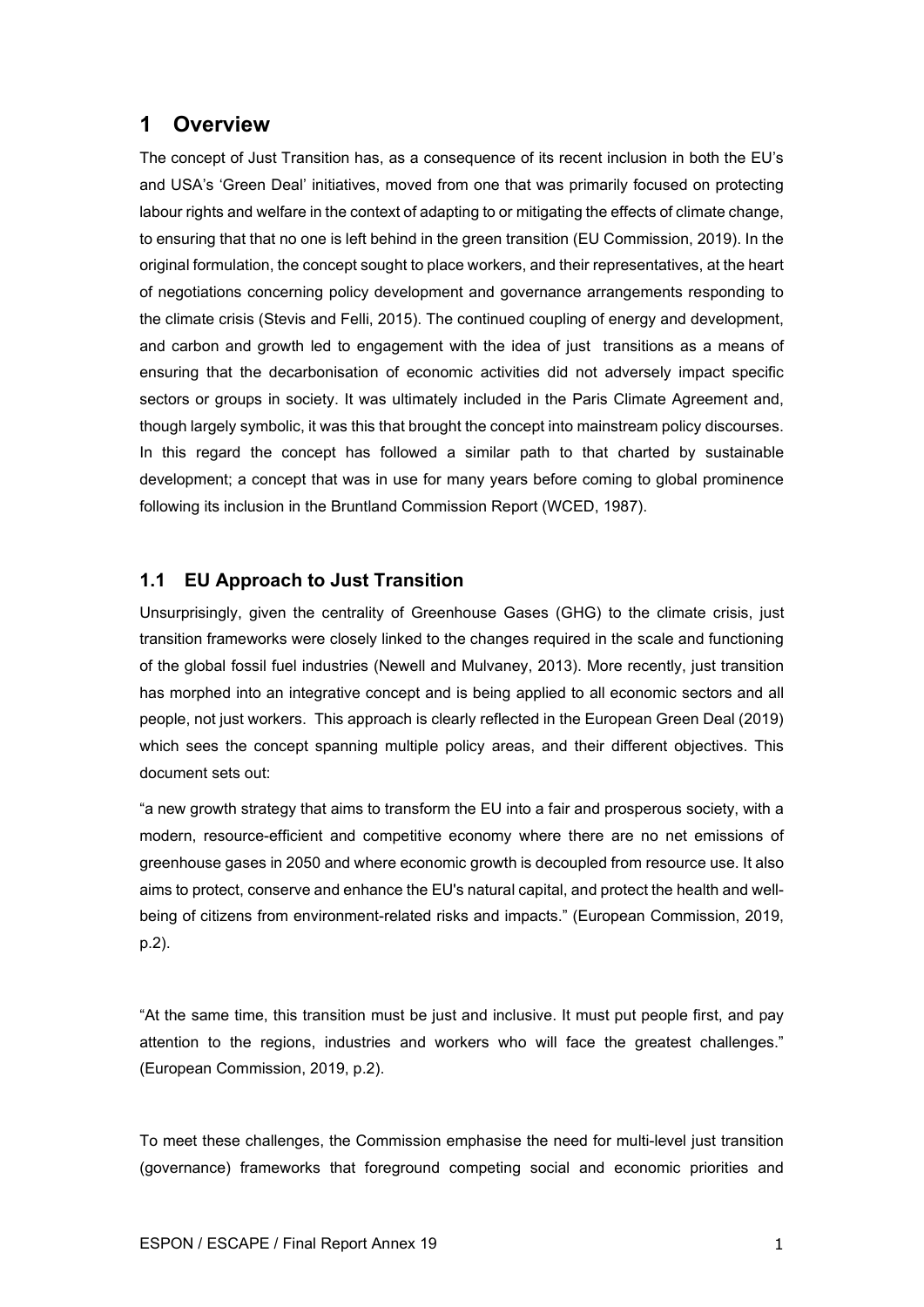highlight that compromises will be necessary if socially sustainable solutions that deliver a lower carbon economy are to be achieved. It emphasises active public engagement and participation bringing together citizens, civil society and industry at national, regional and local authority levels, whilst working in conjunction with the EU's institutions and consultative bodies.

### <span id="page-7-0"></span>**1.2 Implications of the Green Deal for rural regions**

#### <span id="page-7-1"></span>**1.2.1 Regional Policy**

In the first half of 2020 the EU published a number of initiatives in support of delivering just transitions (or should it be a just transition?) including the presentation of the *Green Deal Investment Plan* and the *Just Transition Mechanism* in January, the *Industrial Strategy* and *Circular Economy Action Plan* in March, and the *Farm to Fork Strategy* in May (Figure 1). These initiatives are largely built on the pre-existing regulatory and budgetary framework of the EU and responsibility for the different aspects rests with the competent Directorates-General. As part of the *Just Transition Mechanism* the *Just Transition Fund* seeks to support 'just transition territories' (JTTs) to "*alleviate the impact of the transition by financing the diversification and modernisation of the local economy and by mitigating the negative repercussions on employment"* (European Commission, 2020). These territories are NUTS II regions that are identified on the basis of the 'carbon intensity' of industry in the region, the numbers employed in mining coal, lignite and industry, and the production of peat and oil-shale. In effect, this fund of €7.5 billion in 'fresh' funding is targeted towards 'old' industrial regions, i.e. not necessarily rural regions. To access the fund Member States are required to match each Euro drawn from the fund with €1.5 from either their ERDF or ESF+ budgets. Whilst this may have a relatively minor effect in some Member States it could result in resources being diverted from budgets that had been allocated to regions that are not classified as JTTs. As a consequence, a ceiling has been placed on the maximum transfer that is allowable for each Member State. Cameron et al. (2020) provide a critical assessment of the fund and highlight a range of issues. They suggest that the fund of €7.5 billion is small, in the context of estimates that de-carbonisation of the EU economy will require over €300 billion per annum, and it is predominantly aimed at encouraging Member States with large fossil fuel sectors to engage with EU climate objectives. In addition this report concludes that, based on current proposals, it is possible the  $E$ 7.5 billion will be reallocated from other cohesion policy funds. This would represent a partial reallocation from some countries (mainly Italy, Spain, Portugal, and Hungary) to others (mainly Poland, Germany, Czechia and Bulgaria) (Cameron et al., 2020, p.2).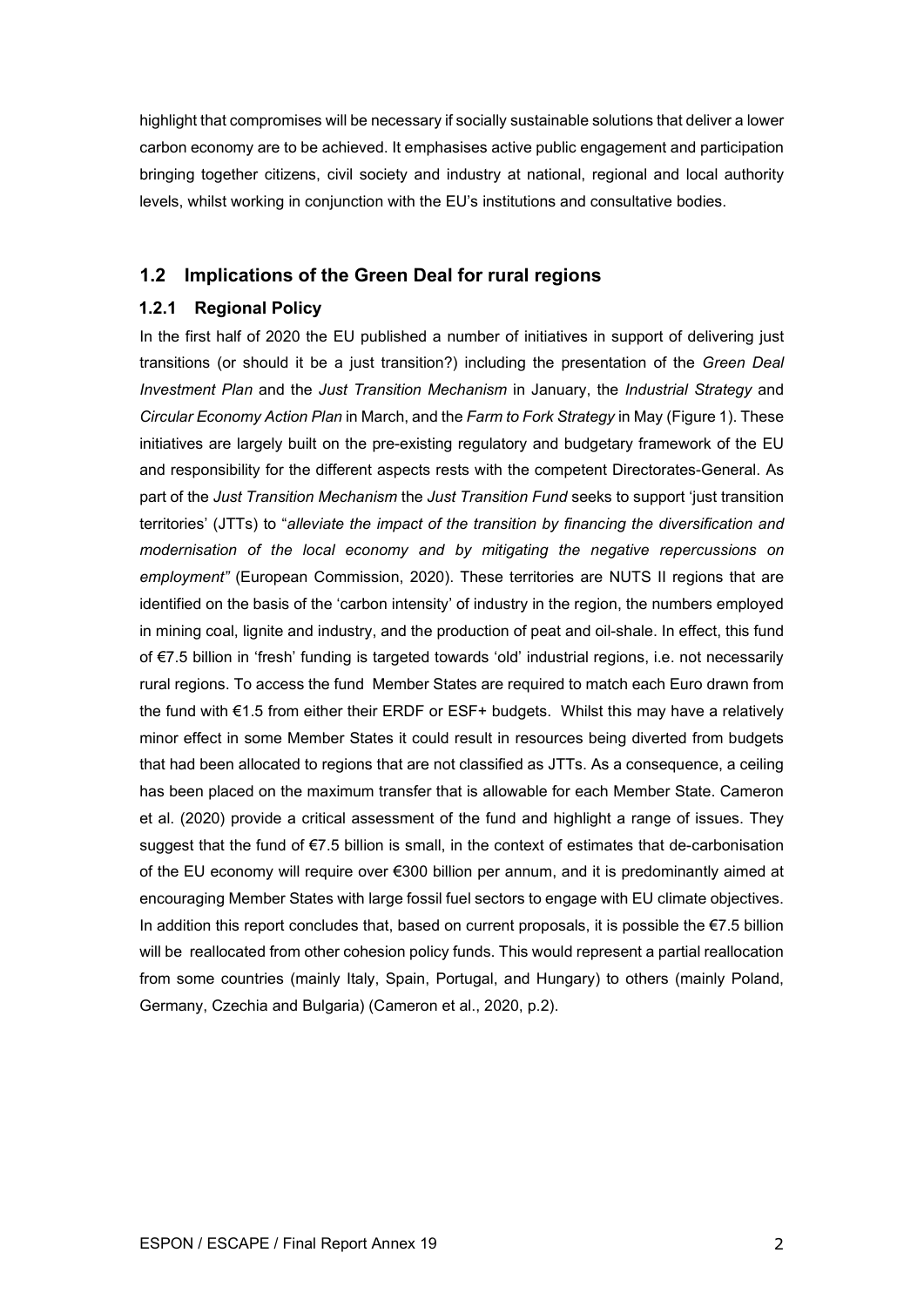<span id="page-8-0"></span>*Figure 1. Timeline charting the development of the European Green Deal[1](#page-8-1)*

## **Timeline**



On the whole then, the *Just Transition Fund* (JTF) could result in shifts in budget between some Member States facing acute rural shrinkage to others, who are also faced with the same challenge, and a reallocation of budget between regions within member states. Though this is a cause for concern it is possible that the other elements that make up the *Just Transition Mechanism*, namely the InvestEU scheme and the EIB loan facility which have a broader geographical and thematic scope than those targeting the JTTs, will provide funding that offset these budgetary re-allocations. This emphasises the need for other EU priority issues, e.g. demography and democracy, to develop specific programmes that target vulnerable regions. Alternatively, additional changes to the Common Provisions Regulation could require Member States to develop integrated territorial plans focused on delivering a range of cross-cutting policy objectives, e.g. those associated with climate, bio-diversity, demography and democracy, etc. The latter suggestion would have the benefit of preventing the slicing EU funds into ever smaller slivers and enabling Member State to develop integrated programmes that deliver to multiple policy objectives and a range of regional and rural policy stakeholders.

<span id="page-8-1"></span><sup>&</sup>lt;sup>1</sup> https://ec.europa.eu/info/strategy/priorities-2019-2024/european-green-deal en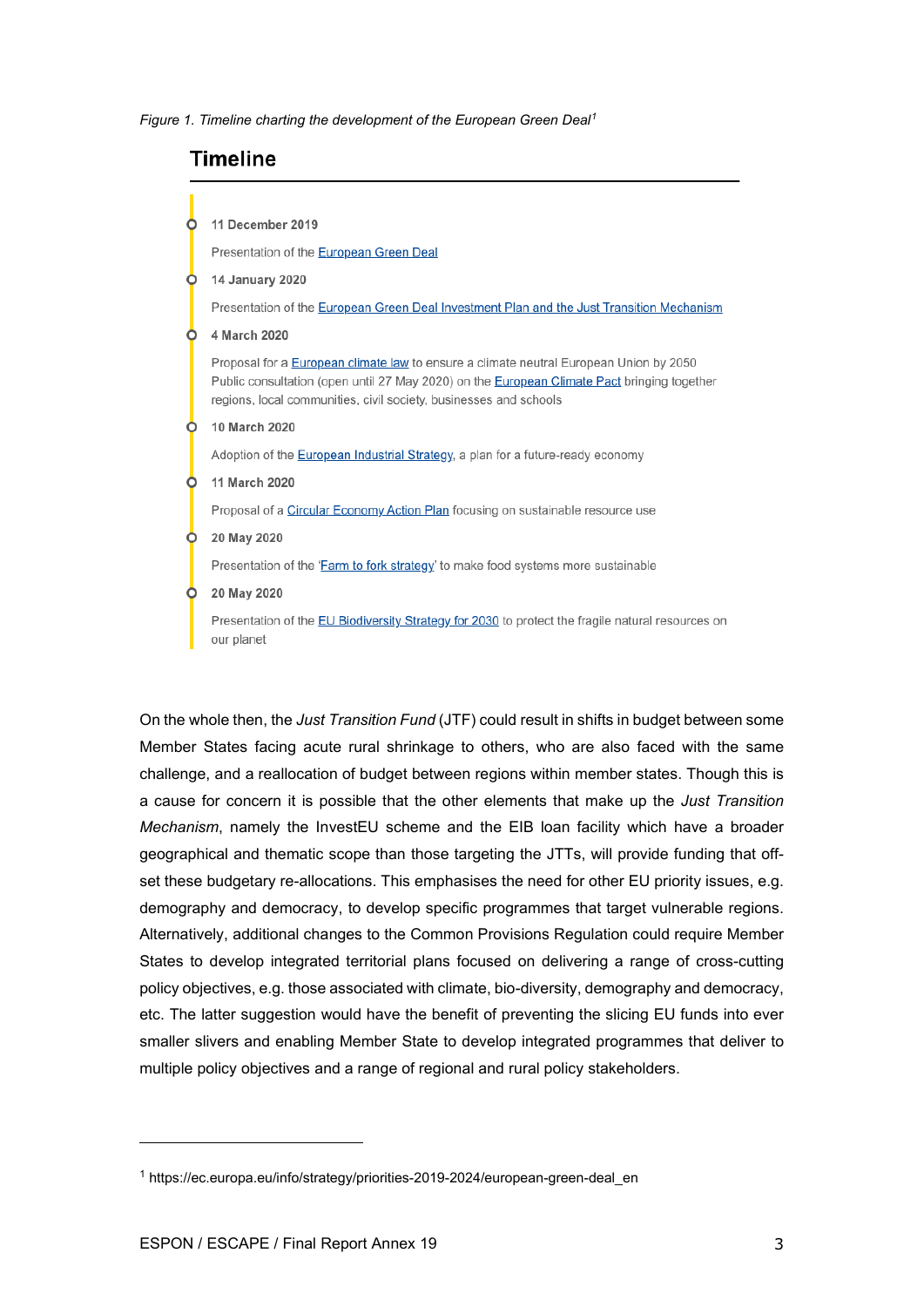#### <span id="page-9-0"></span>**1.2.2 Agricultural and Rural Policy**

The other core element of the Green Deal of direct relevance to rural regions is the *Farm to Fork Strategy* published in May 2020. Interestingly, at times this document applies a slightly different language and talks of a 'fair transition' though it does not explicitly define what this is. Whilst the strategy is highly attuned to the need to *"take into account different starting points and differences in improvement potential in the Member States."* there is relatively little discussion of the implications of the challenges or the potential opportunities presented by the Green Deal and a just or fair transition for rural regions European Commission, 2020b, p.7). Furthermore the focus on food production, unsurprising given the title of the strategy, means that relatively little consideration is given to the implications (just or otherwise) for broader rural economy or society. This despite the acceptance that *"…a transition to sustainability of the*  food system will change the economic fabric of many EU regions and their patterns of *interactions."* (European Commission, 2020b, p.7).

Of relevance to all rural regions is the proposed 'EU carbon farming initiative' which incentivises carbon sequestration by farmers and foresters. Implicit in this initiative is the need for extensive tracts of land to be given over to absorbing carbon through either changes in farming practices or changes in land use. As a consequence, remote, inaccessible and mountainous areas, where farming may be more extensive to begin with or natural conditions favour production of carbon sinks, e.g. forests or restored bogs, may have a competitive advantage. Such developments are seen as an opportunity for sustainable farming practices to remove  $CO<sup>2</sup>$ from the atmosphere and contribute to the EU's climate neutrality objective and these, the Strategy argues, should be rewarded, either via the common agricultural policy (CAP) or other public or private initiatives. It highlights the role of the proposed EU carbon farming initiative under the Climate Pact in certifying the amount of carbon removed and thereby providing an opportunity for this to be traded with other actors in the food supply chain or other economic sectors. (European Commission, 2020b, p. 8). Whilst the spatial dimensions of the development of these markets are not explicitly considered within the Strategy there is a need to reflect on issues of spatial justice or fairness. The praxis of a just transition has to consider which economic and business models ensure communities in these regions are beneficiaries of the shift to carbon farming and not reduced to living with the 'externalities' of sequestration, i.e. rapid land use change through large scale afforestation or development of solar or wind farms which preclude or stymie the growth of other sectors. The Commission appears to be aware of this issue and suggests that, "*based on public consultations, on the identification of the environmental, social and economic impacts, and on analyses of how small and medium size enterprises (SMEs) are affected and innovation fostered or hindered, impact assessments will contribute to making efficient policy choices at minimum costs, in line with the objectives of the Green Deal.*" (European Commission, 2020b, p.8). There is, however, the need to ensure public consultation gives voice to the diversity of communities that make their lives and livelihoods in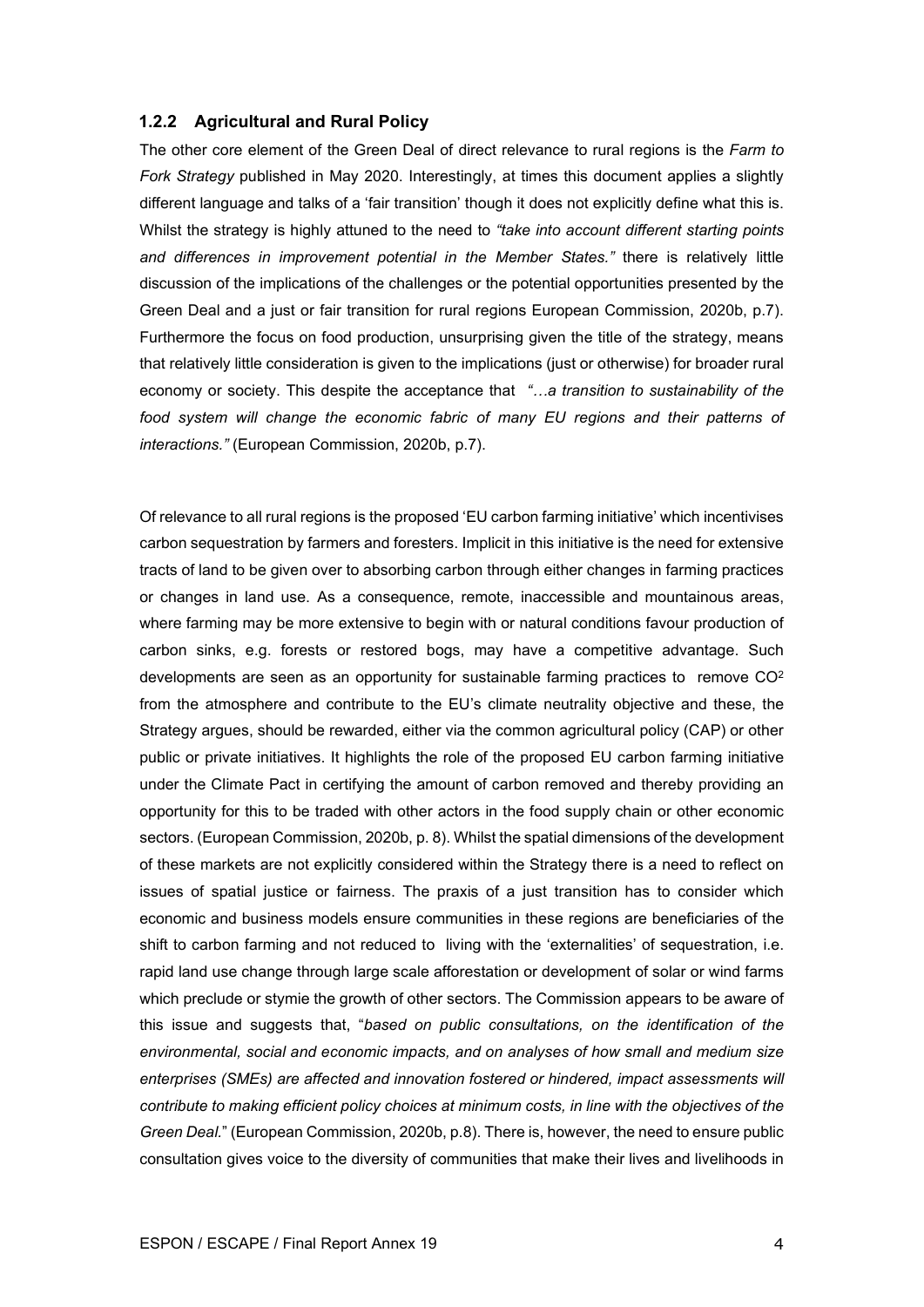regions that may be expected to play a key role in the development of the 'EU carbon farming initiative'.

## <span id="page-10-0"></span>**1.3 Conclusions**

There is much that is worthy in the concept of just transitions. The implicit sense of fairness is, in a world coming to grips with the Covid-19 pandemic and a greater understanding the far reaching and fundamental changes associated with the need to tackle climare change, something that most will identify with. Taken together, this may lead to public support for the concept. The challenge is one of adapting existing policy frameworks and associated governance structures to support transitions that are not only environmentally, economically and socially just but also spatially just. Whilst the EU is at a very early stage in the development of policies and instruments to support just transitions there are already clear issues pointing to the complexity of delivering on the promise explicit in the concept. These are reflected in the challenges of designing initiatives that fit within the current EU budgetary framework and deliver across a range of EU policy objectives. The risk is, as evidenced by the carving out of a JTF from a fixed budget, that the available resources are spread thinly over a range of policy priorities or give rise to distortions in internal budget allocations that inadvertently disadvantage some types of regions.

In terms of realising opportunities in rural regions, particularly those that are shrinking or at risk of doing so, careful consideration needs to be given to the design and governance of market based systems associated with carbon sequestration to ensure that communities in these places gain from the development of this service.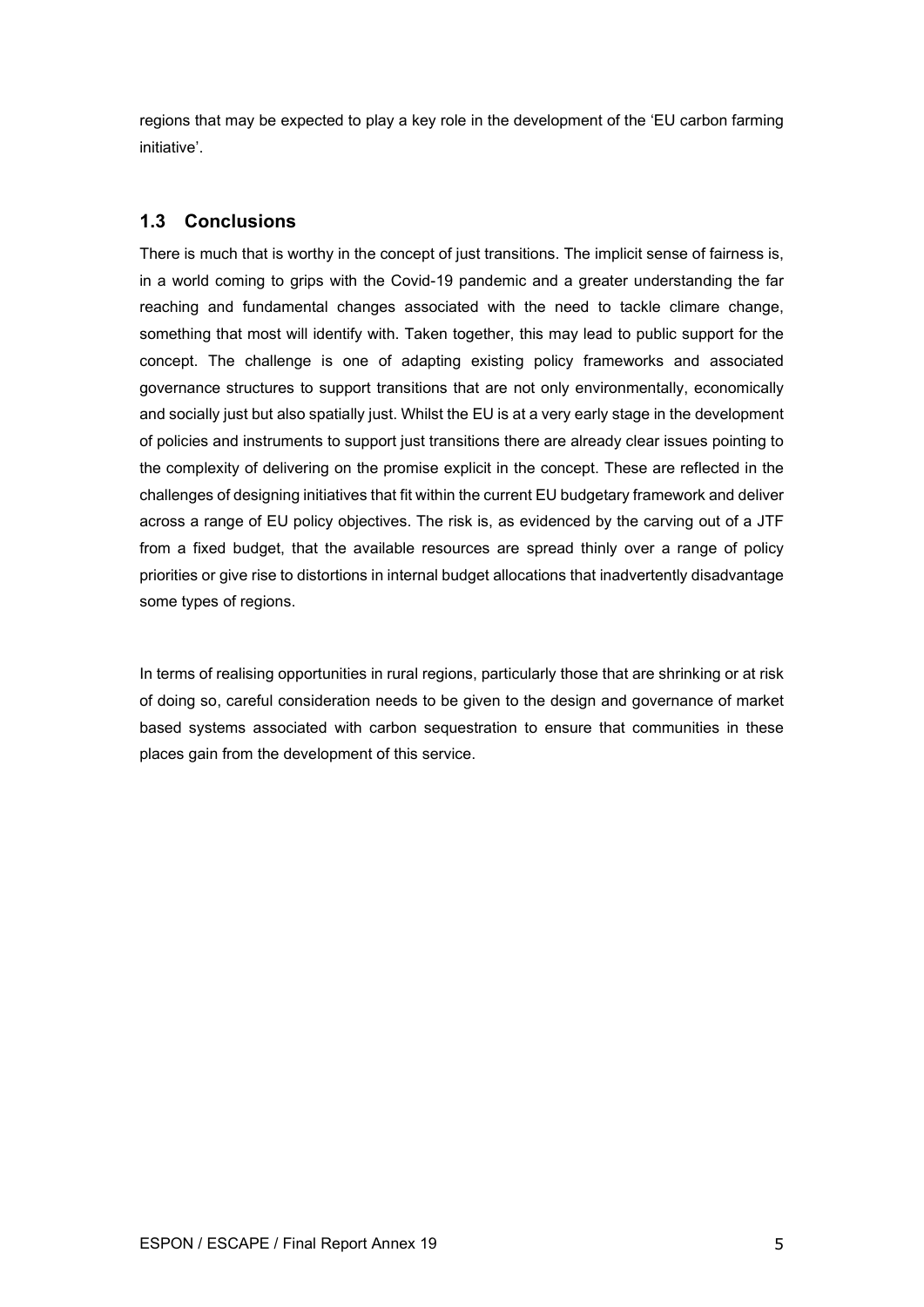# <span id="page-11-0"></span>**References**

Cameron, A., Claeys, G., Midões, C. and Tagliapietra, S., (2020) How good is the European Commission's Just Transition Fund proposal? Bruegel Policy Contribution Issue n˚ 4| February 2020. Available at[: https://www.bruegel.org/2020/02/how-good-is-the-european-commissions-just-transition](https://www.bruegel.org/2020/02/how-good-is-the-european-commissions-just-transition-fund-proposal/)[fund-proposal/](https://www.bruegel.org/2020/02/how-good-is-the-european-commissions-just-transition-fund-proposal/)

European Commission. (2019) 'Communication from the Commission to the European Parliament, the European Council, the Council, the European Economic and Social Committee and the Committee for the Regions – The European Green Deal'. European Commission, Brussels. COM 2019 640final. Available at: https://eur-lex.europa.eu/legalcontent/EN/TXT/?qid=1588580774040&uri=CELEX:52019DC0640

European Commission. (2020a) 'Proposal for a regulation of the European Parliament and of the Council establishing the Just Transition Fund', COM(2020) 22 final, 14 January 2020, available at:

[https://ec.europa.eu/commission/presscorner/detail/en/fs\\_20\\_50.](https://ec.europa.eu/commission/presscorner/detail/en/fs_20_50) European Commission. (2020b) 'Farm to Fork Strategy: For a fair, healthy and environmentally-friendly

food system', Available at: https://ec.europa.eu/food/sites/food/files/safety/docs/f2f\_actionplan\_2020\_strategy-info\_en.pdf

Newell, P. and Mulvaney, D., (2013) The political economy of the 'just transition'. The Geographical Journal, 179(2), pp.132-140.

Stevis, D. and Felli, R., (2015) Global labour unions and just transition to a green economy. International Environmental Agreements: Politics, Law and Economics, 15(1), pp.29-43.

WCED (World Commission on Environment and Development). (1987) Report of the World Commission on Environment and Development: Our Common Future. UN Documents: Gathering a Body of Global Agreements.